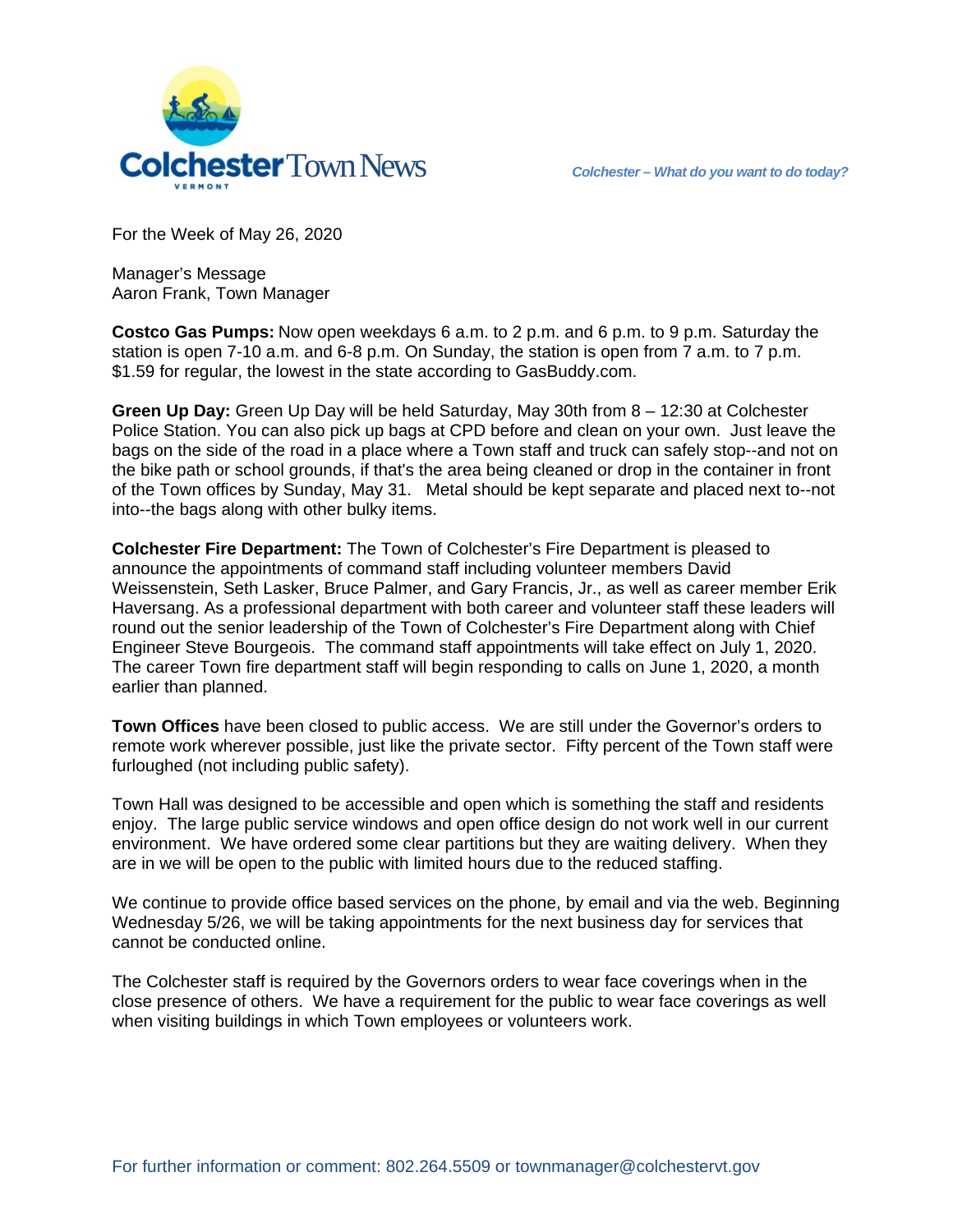

**Congratulations Colchester High School Seniors:** Colchester School District has created a Senior Celebration Area on Blakely Road by Malletts Bay School. Please walk the bike path check out the senior posters surrounded by the "We love our Seniors" signs in the trees, and leave a memento or note in the Senior Celebration Area.

**Department of Public Works Stormwater Award:** We received a Merit award for the DPW's work on the Colchester Stormwater Infrastructure Assessment & Capital Budget Report. This award was presented by the American Council of Engendering Companies for the Studies, Planning and Consulting Engineering Services Category. The project included a survey of stormwater infrastructure using advanced zoom camera and geographical information systems technology to inspect and catalog 1,300 stormwater system structures and 114,600 linear feet of stormwater line.

**Main Street Crosswalk Request:** Thanks to a timely request from Colchester Village resident Kristina Hermanson as well as advocacy by Public Works Director Bryan Osborne, it seems we may get crosswalks on Main Street in Colchester Village approved by the Vermont Agency of Transportation. We have conceptual approval for a crosswalk at Cobble View Drive, and one at the Village Park. There are a fair number of details and costs to sort out but this has long been a goal of the Town staff and Selectboard so we will work hard to make this happen now that there is a "path" forward.

**From Colchester Blooms:** For more than 10 years, Colchester Blooms!, a volunteer committee, has raised money from local businesses and residents for the purchase and maintenance of the flower beds at Bayside Park, under the flagpole by the Pickled Perch, and the two traffic islands opposite Colchester Middle School & Malletts Bay School on Blakely Road.

We hope that those who can support the beautification of Colchester will do so. Your donation- in any amount--enhances the Town and bring smiles to residents and visitors from June through early October.

Checks should be made payable to the "Town of Colchester" and sent to Colchester Blooms!, c/o Liz Hamlin-Volz, 123 Holy Cross Road, Colchester, VT 05446. Put "Colchester Reserve Fund" on the memo line of the check, so donations are allocated properly. All donations are taxdeductible. Contact Theresa Carroll at mnhinc@comcast.net with questions. Thank you in advance for your support. We hope you'll get out and enjoy the flowers this summer!

# **Selectboard Meeting of May 26th Highlights:**

- Interim zoning related to outdoor seating at restaurants was approved
- Finance Report shows the Town in a defensive financial position as planned due to COVID-19 reduced revenues
- The FY21 Wastewater Budget was approved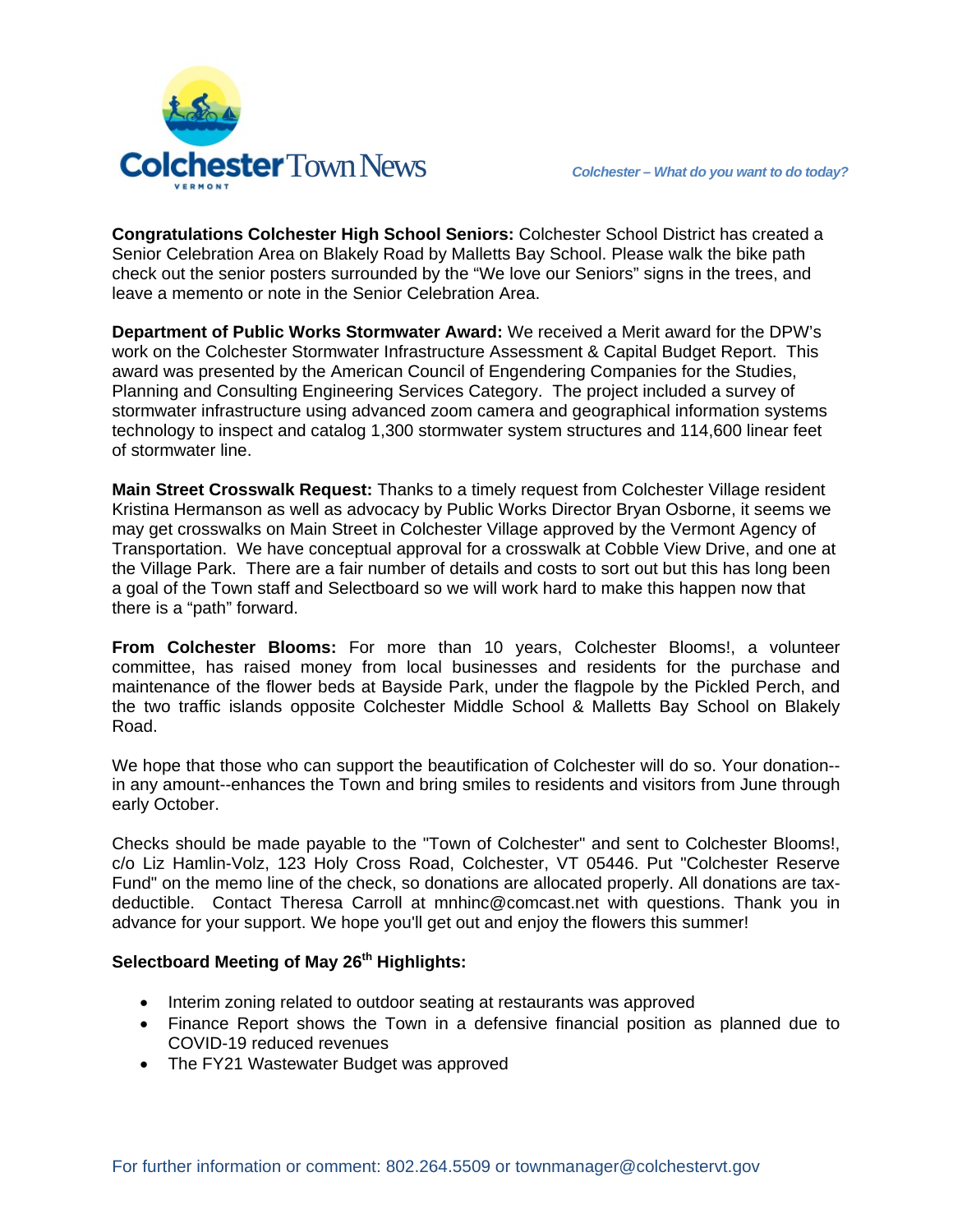

# **COVID INFO**

# **Interact with Family and Friends Safely**

Vermonters can now participate in outdoor recreation and limited social interactions under strict health and safety precautions. [Review the Health Department's guidelines](https://www.healthvermont.gov/sites/default/files/documents/pdf/Safely_Connect_with_Friends_and_Family_FINAL.pdf) on how to weigh the risks and connect with family and friends safely.

### **Make Wearing a Mask a Habit**

As Vermont gradually opens, wearing face coverings is more important than ever. Recent evidence indicates masks do seem to reduce respiratory droplet transmission, but compliance must be high for this strategy to work. Taking our mask with us when we go out is as important as is taking our car keys and wallets. Even with a mask, we still need to keep 6 feet between ourselves and other people. [Learn more about why and how we need to wear masks.](https://www.healthvermont.gov/Help-Slow-the-Spread-of-COVID-19-By-Wearing-Cloth-Face-Mask-April-23-2020)

## **Keep a List of Your Close Contacts**

Health officials suggest that Vermonters keep a journal of contacts – a list of other people with whom you have been in close contact with each day. If you get sick, this will make it easier to get in touch with those people and so they can take precautions to prevent further spread of COVID-19, including being tested if recommended.

For more about the Town Manager's Office, visit<http://colchestervt.gov/manager> or call 264-5509.

Parks and Recreation Department Glen Cuttitta, Director

The Department of Parks and Recreation is temporarily operating with reduced staff and other resources due to COVID-19, resulting in the reduction or suspension of some Town services. This is necessary due to the impact of Federal and State COVID-19 related work rules on service delivery, higher Town expenses related to COVID-19, and reductions in Town fee revenues due to the evolving public health emergency and related economic and regulatory climate.

Colchester's Parks will remain open, not as a gathering place, but as a place to recreate responsibly according to State of Vermont guidelines. Due to Park staff reductions, during our busiest time of year, there will be a profound impact on the maintenance and upkeep of the Town's 14 parks, beaches, trails, cemeteries, and municipal grounds.

### **Waste/recycling receptacles will not be available for the remainder of 2020**.

### **Please pack out all litter and trash. Help keep your Parks clean.**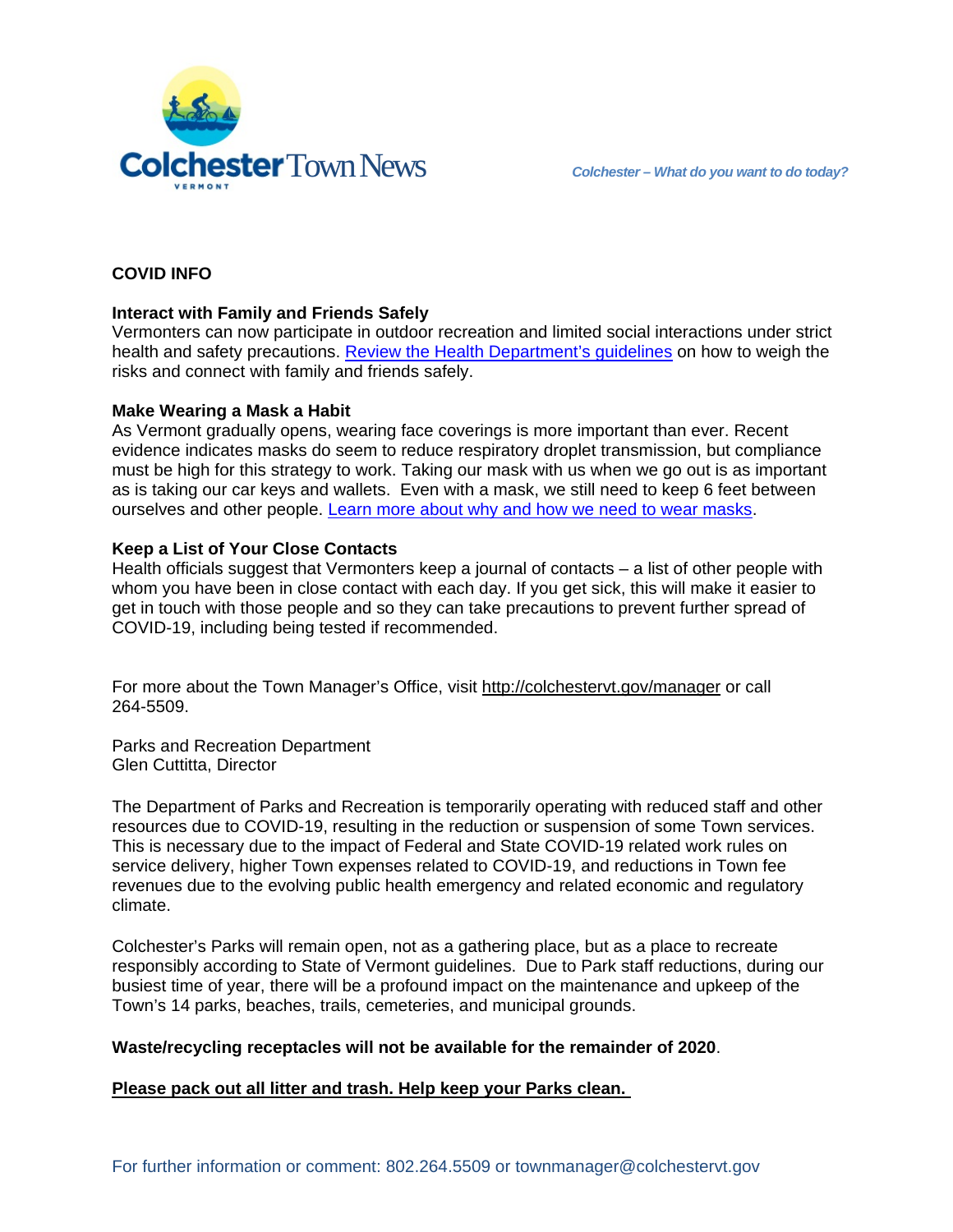

The park playgrounds are closed. Other amenities such as tennis/pickleball courts, basketball courts (no contact/games) and the skateboard park may be used with proper physical distancing. We encourage everyone to continue enjoying the open spaces, recreational paths and beaches but please be aware of physical distancing protocol when encountering occurs including carrying and then wearing a mask if you come within 6' of people who do not live in your home. Your support, patience and understanding are greatly appreciated as we work through these unprecedented times.

For more about Parks & Rec visit [http://colchestervt.gov/recreation](http://colchestervt.gov/Recreation/parksNRec.shtml) or call (802) 264-5640.

Police Department Douglas Allen, Police Chief

As we enter the unofficial start of summer, our efforts become focused on traffic safety. The Memorial Day Weekend is the start of the national Click It or Ticket Campaign. We are now starting to re-open our community after this devastating pandemic and more traffic with warmer weather means an increase in the number and severity of traffic crashes in our community. Please take the time to drive with courtesy and respect for others and make sure that all occupants of your vehicle are safely buckled in place.

As the community re-opens, we are still working to ensure compliance with the Governor's Stay Safe orders. You can find a link to the latest information from the Governor's office on our website. Only by working together and following the guidelines from the Vermont Health Department and the CDC can we keep our numbers low and protect our vulnerable population.

Since April 17th, CPD has responded to 967 calls for service. These calls resulted in 49 arrests for criminal violations including Violation of an Abuse Prevention Order, Identity Theft, and Gross Negligent Operation of a Motor Vehicle.

For more about Colchester Police Department visit<http://colchestervt.gov/police> or call (802) 264-5556 (non-emergency).